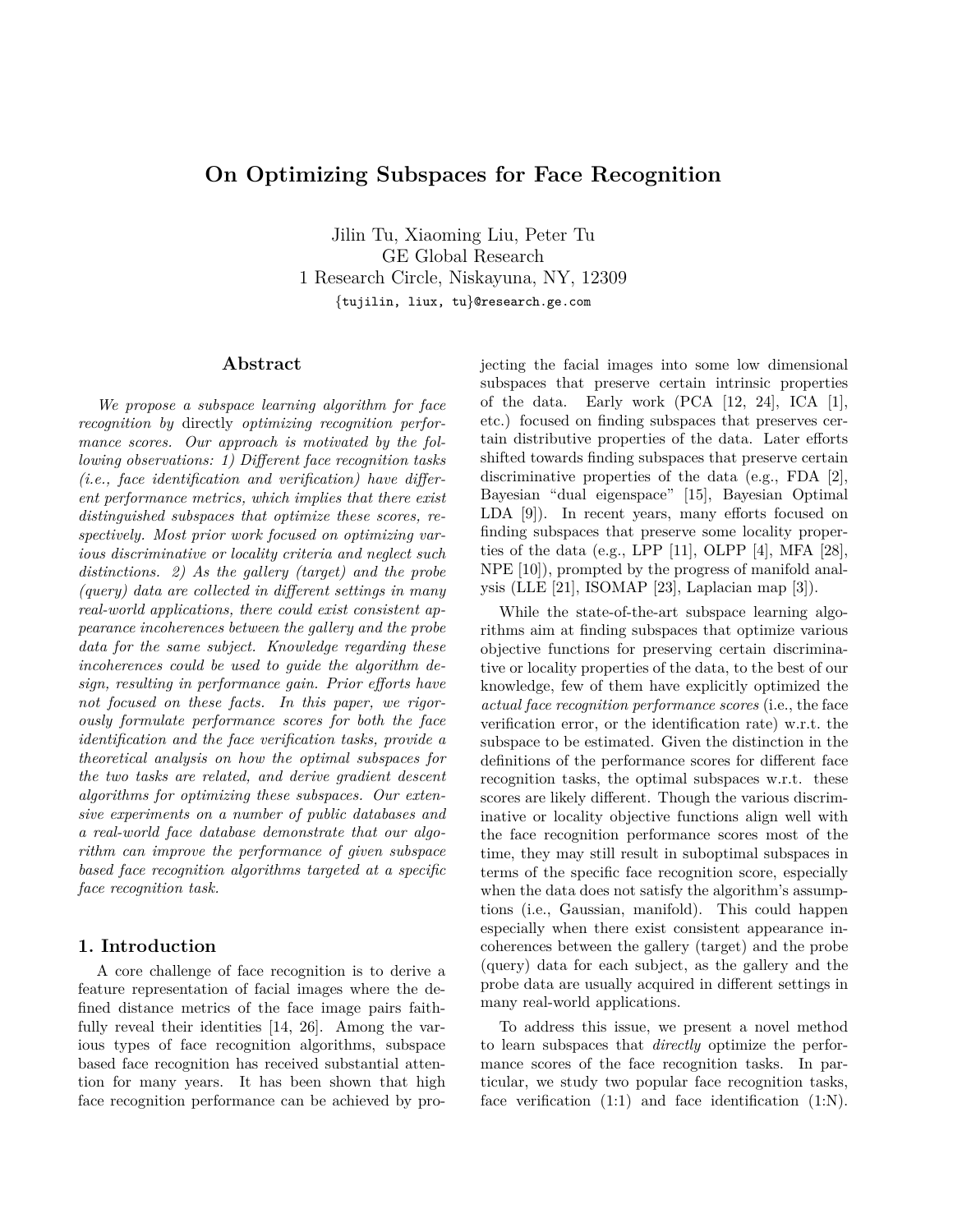We first provide mathematical formulations for their performance scores and give a theoretical analysis on how their differences result in different optimal subspaces. We then propose gradient descent algorithms to find the desired subspaces by optimizing these performance scores on the training data. As the choice of distance metric plays a important role in the evaluation of the performance scores [18], we show that our algorithms can work with various distance metrics, in particular, the conventional Euclidean distance and the normalized correlation based distance. With extensive face recognition experiments on various facial databases (FERET, CAS-PEAL, CMU-PIE, and an airport check-in database), we demonstrate that our proposed subspace learning approach can improve the face recognition performance over the state-of-the-art subspace approaches for each specific task.

We note a few relevant prior works as follows. In [27], an affine subspace for verification (ASV) was proposed for face verification. It however did not directly optimize the face verification score and its proposed solution is different from our approach. In [8, 25], subspaces are optimized for nearest neighbor classification tasks, which is similar to the face identification task in our case. Comparing to their approach, our solution is novel and the problems we address in the context of face recognition are different.

## **2. Face Recognition Revisited**

There are two typical face recognition tasks: face verification  $(1:1)$  and face identification  $(1:N)$ . The goal for face verification is to verify whether two face images are from the same person or not. The goal for face identification is to discover the identity of a given face image, w.r.t a gallery of face image(s) of known identities (gallery set  $\mathcal{G}$ ) that has been provided beforehand. Given a gallery (target) set  $\mathcal G$  and a set of query face images with identity ground truth (probe set  $P$ ), face verification and identification performance can be evaluated by comparing the recognition results against ground truth (here we assume the face image pairs for face verification are drawn one from the gallery set and one from the probe set respectively).

The performance of face verification is measured by the probability of verification error (PE). Assuming uniform priors, PE is the average of the false alarm rate (FAR) and the false rejection rate (FRR). FAR is the probability of wrongly generating an alarm by declaring image pairs from the same person as being from different persons, and FRR is the probability of wrongly rejecting an alarm by declaring image pairs from different persons as being from the same person.

The performance of face identification is defined by

| C                   | The number of subjects.                                                                |
|---------------------|----------------------------------------------------------------------------------------|
| $ \mathcal{S} $     | The number of facial images in a set $S$ .                                             |
| $\mathcal P$        | $\{X_1, X_2, , X_{ \mathcal{P} }   X \in R^d,  \mathcal{P}  \geq C\}$ , the probe set. |
| $\mathcal{I}$       | $\{I_1, I_2, , I_{ \mathcal{P} }   I \in [1, 2, , C]\},\$ the probe identity           |
|                     | ground truth.                                                                          |
| G                   | ${Y_1, Y_2, , Y_{ G }   Y \in R^d,  \mathcal{G}  \ge C},$ the gallery set.             |
| $\mathcal{J}$       | $\{J_1, J_2, , J_{ G }   J \in [1, 2, , C]\},\$ the gallery iden-                      |
|                     | tity list.                                                                             |
| Id(X)               | The ground truth identity of a facial image $X$ , i.e.,                                |
|                     | $I_k = Id(X_k), X_k \in \mathcal{P}; J_k = Id(Y_k), Y_k \in \mathcal{G}$               |
| $S^I$               | $\{X X \in \mathcal{S}, Id(X) = I\}$ , subset of images in the set                     |
|                     | S with identity I. $S \in {\mathcal{G}, \mathcal{P}}$ .                                |
| $S^{-I}$            | $\{X X \in \mathcal{S}, Id(X) \neq I\}$ , subset of images in S with                   |
|                     | identities other than $I$ .                                                            |
| A                   | A subspace. $x = AX, y = AY, \forall X \in \mathcal{P}, Y \in \mathcal{G}$ .           |
|                     | $(x, y \in R^t, t \leq d)$                                                             |
| ${\cal S}_{\bf A}$  | $S_A = AS$ , projection of a set S into subspace A.                                    |
| h(x,y)              | Distance between sample $x$ and sample $y$ .                                           |
| $h(x, \mathcal{G})$ | $h(x, y^*) = \min\{h(x, y) y \in \mathcal{G}\}\$ , the distance from a                 |
|                     | probe sample x to a gallery set $\mathcal G$ .                                         |
|                     | Table 1. Notation.                                                                     |

the identification rate (IR), the percentage of correct identifications over all the images in the probe set.

### 2.1. Mathematical Formulation

Consider the typical close-set face recognition task for *C* subjects where each subject has at least one picture in a gallery set and at least one picture in a probe set, we define notations in Table 1.

Given a subspace **A** and a verification decision threshold  $h_T$ , face verification is carried out by comparing the distance between the image pair in the subspace **A** against the threshold  $h_T$ . The FAR and FRR evaluated over the data set  $\{\mathcal{P}, \mathcal{G}\}\$ can be defined as:

$$
FAR = \frac{\sum_{x \in \mathcal{P}_{\mathbf{A}}} \sum_{y \in \mathcal{G}_{\mathbf{A}}^{Id(x)}} f(h(x, y) - h_T)}{\sum_{x \in \mathcal{P}_{\mathbf{A}}} |\mathcal{G}_{\mathbf{A}}^{Id(x)}|}, (1)
$$

$$
FRR = \frac{\sum_{x \in \mathcal{P}_{\mathbf{A}}} \sum_{y \in \mathcal{G}_{\mathbf{A}}^{-Id(x)}} f(h_T - h(x, y))}{\sum_{x \in \mathcal{P}_{\mathbf{A}}} |\mathcal{G}_{\mathbf{A}}^{-Id(x)}|}, (2)
$$

where the error penalty function  $f(u)$  is a step function

.

$$
f(u) = \Pi(u) = \begin{cases} 0, \text{if } u < 0\\ 1, \text{if } u \ge 0 \end{cases}
$$

In some applications, the subjects may have multiple exemplar gallery images, and the verification is done by comparing the probe face image against the most similar gallery image from the claimed person. The FAR therefore is re-defined as:

$$
FAR = \frac{\sum_{x \in \mathcal{P}_{\mathbf{A}}} f(h(x, \mathcal{G}_{\mathbf{A}}^{Id(x)}) - h_T)}{|\mathcal{P}_{\mathbf{A}}|}.
$$
 (3)

The verification error rate can be formulated as

$$
PE = \frac{FAR + FRR}{2}.
$$
 (4)

For face identification, the identification rate can be formulated as:

$$
IR = \frac{1}{|\mathcal{P}_{\mathbf{A}}|} \sum_{x \in \mathcal{P}_{\mathbf{A}}} f(h(x, \mathcal{G}_{\mathbf{A}}^{-Id(x)}) - h(x, \mathcal{G}_{\mathbf{A}}^{Id(x)})). \tag{5}
$$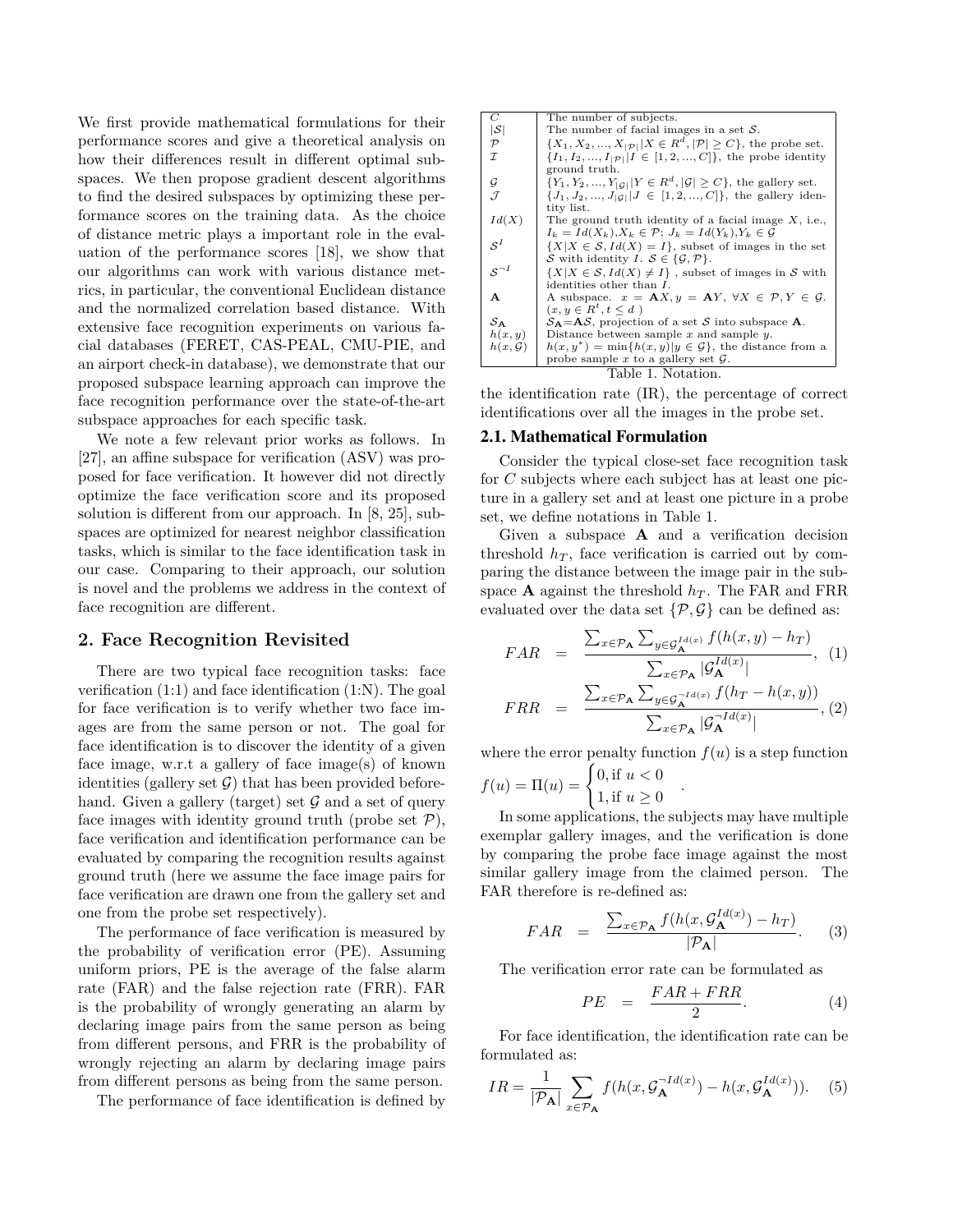

Figure 1. PE is the average of FAR and FRR.



Figure 2. Different IR's with the same minimal PE.

Note that we assume here the gallery and probe images of the same person may not be interchangeable (instead of allowing random split of face images into gallery and probe sets), because the gallery and probe images are usually collected at different times and under different imaging conditions in many realworld applications. We believe better performance can be achieved if the existing statistical incoherences between the gallery and probe sets due to different imaging conditions can be taken into account in the algorithm design.

## 2.2. Optimality Analysis of Face Verification and Identification Subspaces

Consider a simplified case where each subject has one image in the gallery set and one image in the probe set, and assume that the distance distribution  ${h(x, y)|x \in \mathcal{P}^c, y \in \mathcal{G}^{-c}, \forall c}$  (of image pairs from different persons) is modeled as  $p(h|0)$  and the distance distribution  $\{h(x, y)|x \in \mathcal{P}^c, y \in \mathcal{G}^c, \forall c\}$  (of image pairs from the same person) is modeled as  $p(h|1)$ , The FAR and FRR can be defined as:

$$
FAR = P_{FA}(h_T) = \int_{h_T}^{\infty} p(h|1)dh, \qquad (6)
$$

$$
FRR = P_{FR}(h_T) = \int_{-\infty}^{h_T} p(h|0)dh. \tag{7}
$$

We can find an optimal threshold  $h^*$ <sub>*T*</sub> so that the verification error  $PE$  is minimized, as illustrated in Fig. 1. As most of the subspace learning algorithms find a subspace where  $p(h|0)$  and  $p(h|1)$  is maximally separated, the separation however may not be characterized by a minimized PE. And some assumptions have to be made about the data (e.g., Gaussian distribution, manifold smoothness, etc), which may not always be satisfied for real-world applications.

For face identification, the probe image *x* from subject *c* is correctly identified if  $\{h(x,y)|y \in \mathcal{G}^c\}$  <  $\min\{h(x, z)|z \in \mathcal{G}^{-c}\}.$  Assuming the subject identity prior  $\{P(c)|c=1,2,...C\}$  is uniform, and the distance distributions  $p(h|0)$  and  $p(h|1)$  are independent, we can consider the identification process an approximation to the M-ary Orthogonal Signal Demodulation in telecommunication [20] and have

$$
IR = \sum_{c} P(c) \int_{x \in \mathcal{P}^c} P\{\bigcap_{y \in \mathcal{G}^c, \atop z \in \mathcal{G}^{-c}} [h(x, z) > h(x, y)] | c\} dx
$$
\n
$$
\sim \int_{-\infty}^{\infty} p(h|1) (\int_{h}^{\infty} p(g|0) dg)^{C-1} dh
$$
\n
$$
= \int_{-\infty}^{\infty} p(h|1) (1 - P_{FR}(h))^{C-1} dh. \tag{8}
$$

Eq. 6, 7, 8 bring us insights on how the face verification performance scores are related to the face identification score through a complicated integration process. As expected, the equations indicate  $PE \rightarrow 0$ and  $IR \rightarrow 1$  when  $p(h|0)$  and  $p(h|1)$  are separated  $(P_{FR}(h) = 0$  for  $p(h|1) \neq 0, \forall h$ . An interesting but expected observation is that, IR is a decreasing function of the number of subjects *C* in the gallery set. Given a discriminative subspace with the same PE, the manner in which the IR degenerates w.r.t increasing *C* is dependent on how  $p(h|0)$  and  $p(h|1)$  overlap. As an example in Fig. 2, the distance distributions  $p(h|0)$  and  $p(h|1)$  in Fig. 2-(a) and 2-(b) are symmetrically switched, and thus yields the same optimal face verification performance (*P E*). They will however produce different IR's when *C* is large. For Fig. 2-(a), we will have  $\lim_{C \to \infty} IR = \int_{-\infty}^{h_a}$ −∞ *p*(*h*|0)*dh*, because  $\lim_{C \to \infty} (1 - P_{FR}(h))^{C-1} \to$  $\int 0$ , for  $h > h_a$ 1, for  $h \leq h_a$ For Fig. 2-(b), we will have  $\lim_{C \to \infty} IR = 0$ , because  $\lim_{C \to \infty} (1 - P_{FR}(h))^{C-1} \to 0$ , for ∀*h*.

Therefore, it is not guaranteed that face identification performance is optimal in a subspace where the data distributions are maximally separated. The pattern of the distribution overlap plays an important role in the performance of face identification.

In the next section, we present algorithms that find the optimal subspaces by optimizing PE and IR, respectively.

## **3. Optimizing Subspaces**

Given a training set, the optimal subspace  $A^*$  and decision threshold  $h_T^*$  for face verification can be obtained as  $(\mathbf{A}^*, h_T^*) = \arg \min_{\mathbf{A}, h_T} \{PE\}$ , where *PE* is defined by Eq.  $1$  (or  $3$ ),  $2$ , and  $4$  based on the training set. Similarly the optimal subspace for face identification can be obtained as  $\mathbf{A}^* = \arg \max_{\mathbf{A}} \{IR\}$ , where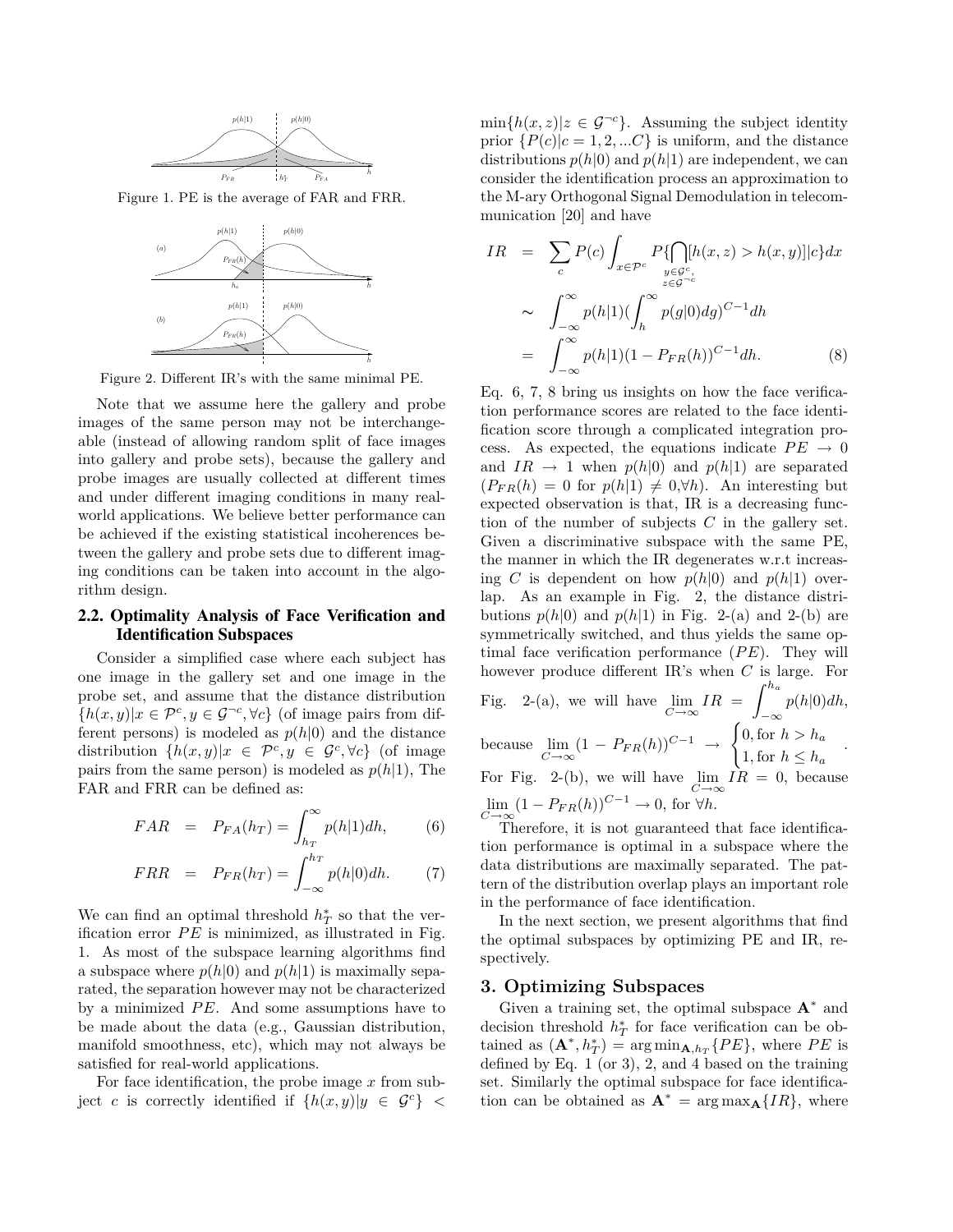*IR* is defined by Eq. 5. The hope is that performance optimization on the training set can be generalized to the testing data.

Noticing that *PE* and *IR* are not differentiable due to the step function  $f(\cdot)$ , we can re-define  $f(\cdot)$  as

(1) Sigmoid function  $f(u) = \frac{1}{1 + e^{-u/\sigma}}$  with  $\frac{\partial f}{\partial u} =$  $\frac{1}{\sigma}f(u)(1-f(u)); f(u) \to \Pi(u)$  for  $\sigma \to 0$ . This function subdues outliers in the data and improves robustness.

**(2) Exponential function**  $f(u) = e^{u/\sigma}$  with  $\frac{\partial f}{\partial u} =$  $\frac{1}{\sigma}f(u)$ .  $f(u)$  puts increasing penalty on the classification errors if  $\sigma \to 0$ . If the data contains no outliers, this function results in fast optimization.

According to the chain rule of differentiation, we can calculate  $\frac{\partial PE(\mathbf{A}, h_T)}{\partial \mathbf{A}, h_T}$  and  $\frac{\partial IR(\mathbf{A})}{\partial \mathbf{A}}$  once we define  $\frac{\partial h(x,y)}{\partial \mathbf{A}} = \frac{\partial h(\mathbf{A}X,\mathbf{A}Y)}{\partial \mathbf{A}}$  $\frac{(A, AY)}{\partial A}$ .

If we define the distance metric as a Euclidean distance, we have

$$
\frac{\partial h(\mathbf{A}X, \mathbf{A}Y)}{\partial \mathbf{A}} = \frac{\partial}{\partial \mathbf{A}} \|\mathbf{A}X - \mathbf{A}Y\|^2
$$
  
= 2(\mathbf{A}(X - Y)(X - Y)^t) :<sup>T</sup>, (9)

where the colon operator ': ' stands for the vectorization of a matrix.

For correlation based distance measure, we have

$$
\frac{\partial h(\mathbf{A}X, \mathbf{A}Y)}{\partial \mathbf{A}} = \frac{\partial}{\partial \mathbf{A}} \{1 - \frac{X^T \mathbf{A}^T \mathbf{A}Y}{\sqrt{X^T \mathbf{A}^T \mathbf{A} Y} \sqrt{Y^T \mathbf{A}^T \mathbf{A} X}}\}
$$
\n
$$
= \{ \frac{a_{XY} \mathbf{A}X X^T}{a_X^3 a_Y} + \frac{a_{XY} \mathbf{A}Y Y^T}{a_X a_Y^3} - \frac{\mathbf{A}(Y X^T + XY^T)}{a_X a_Y} \} \} \cdot^T, \tag{10}
$$

where  $a_X = \sqrt{X^T \mathbf{A}^T \mathbf{A} X}$ ,  $a_Y = \sqrt{Y^T \mathbf{A}^T \mathbf{A} Y}$ , and  $a_{XY} = X^T \mathbf{A}^T \mathbf{A} Y$ .

It is straightforward to optimize *P E* and *IR* using  $\alpha$ <sup>*BPE*(**A**,*h*<sub>*T*</sub></sub>)  $\delta$ **A**,*h*<sub>*T*</sub></sup> and  $\frac{\partial IR(A)}{\partial A}$  are calculated, respectively.

### 3.1. Optimal Subspace for Face Verification

We can now summarize the Optimal Subspace for Face Verification (OSFV) algorithm in Alg. 1. The algorithm takes the probe and gallery set of a training set as input, and finds a subspace **A** and an optimal threshold  $h_T$  by optimizing the face verification score  $PE$  iteratively. An initial guess for  $\mathbf{A}_0$  can be obtained using one of the state-of-the-art subspace learning algorithms, such as LDA, LPP, MFA, etc. The parameter *σ* for  $f(·)$  is initialized with a large  $σ_1$ , and is gradually reduced to a smaller  $\sigma_{\epsilon}$  in a fashion similar to simulated annealing, so that the gradient search on the cost function is initially done on a smoothed cost surface,

**Algorithm 1** OSFV $(\mathcal{P}, \mathcal{I}, \mathcal{G}, \mathcal{J}, \mathbf{A}_0)$ 1: Initialize  $\sigma = \sigma_1$ . 2:  $\mathbf{A} = \mathbf{A}_0$ .<br>3: while **A** 3: **while A** has not converged **do** 4:  $h_T \leftarrow \text{func\_opt\_thres}(\mathcal{P}_A, \mathcal{I}, \mathcal{G}_A, \mathcal{J}).$ 5: **A** ← **A** –  $\alpha \frac{\partial PE(\mathbf{A}, h_T)}{\partial \mathbf{A}}$ . 6: **if**  $\sigma > \sigma_{\epsilon}$  then 7:  $\sigma \leftarrow \beta \sigma, \{0 < \beta < 1\}.$ 8: **end if** 9: **end while** 10: **return**  $A, h_T$ 

 $\overline{\textbf{Algorithm 2} }$  func\_opt\_thres( $\mathcal{P}_{\textbf{A}}, \mathcal{I}, \mathcal{G}_{\textbf{A}}, \mathcal{J}$ )

- 1: Compute pairwise face match scores  $H = \{h(x, y)|x \in$  $\mathcal{P}_{\mathbf{A}}$ ,  $y \in \mathcal{G}_{\mathbf{A}}$ ,  $|H| = |\mathcal{P}_{\mathbf{A}}| \times |\mathcal{G}_{\mathbf{A}}|$ .
- 2: Obtain pairwise match ground-truth  $G = \{\delta(Id(x) Id(y))\}$  $x \in \mathcal{P}_{\mathbf{A}}, y \in \mathcal{G}_{\mathbf{A}}, Id(x) \in \mathcal{I}, Id(y) \in \mathcal{J}$ , where  $\delta(u) = 1$  i.f.f.  $u = 0$ .
- 3: Obtain *Hsorted* by sorting *H* in a descending order; and obtain  $G_{sorted}$  by rearranging  $G$  according to the sorting order.
- 4: Compute the sequential false alarm rate *F AR* as the cumulative sum of the sequence *Gsorted*.
- 5: Compute the sequential true rejection rate *T RR* = 1 − *F RR*
- as the cumulative sum of  $1 G_{sorted}$ .<br>6: Normalize  $FAR \leftarrow \frac{FAR}{\sum G}$ ,  $TRR \leftarrow \frac{TRR}{\sum (1-G)}$ .
- 7: Obtain the sequential error rates  $PE = \frac{FAR+1-TRR}{2}$ , which corresponds to the sorted decision thresholds in *Hsorted*.
- 8: Obtain the index  $i^* \leftarrow \arg \min (PE)$ .
- 9:  $h_T^* \leftarrow H_{sorted}(i^*).$
- 10: **return**  $h^*$

which increases the chance of guiding the optimization toward the global minima.

While it is possible to optimize the decision threshold  $h_T$  by gradient descent, we present an efficient algorithm that obtains the globally optimal decision threshold in Alg. 2 following the idea of an efficient ROC generation method in [5]. Suppose there are *n* image pairs for performance evaluation, this algorithm generates an ROC curve by sorting the distance scores and obtains the decision threshold that minimizes the verification error on the ROC curve in  $O(n \log n)$  time.

## 3.2. Optimal Subspace for Face Identification

Similarly, we summarize the Optimal Subspace for Face Identification (OSFI) algorithm in Alg. 3. The computation of *∂IR ∂***A** has to be carried out during the evaluation of  $IR$ <sup> $\check{E}q$ </sup>. 5), as the gradients are accumulated only from the gallery image of each ID that is closest to the probe image, i.e.,  $\frac{\partial h(x, \mathcal{G}^I)}{\partial \mathbf{A}} = \frac{\partial h(x, y^*)}{\partial \mathbf{A}}$  $\frac{(x,y)}{\partial \mathbf{A}}$ <sup>,</sup>  $y^* = \arg \min \{ h(x, y) | y \in \mathcal{G}^I \}.$ 

#### 3.3. Parameterization

We define  $[\sigma_{\epsilon}, \sigma_1] = [\gamma_{\epsilon}, \gamma_1] \times median(\{h(x, y)|x \in$  $\mathcal{P}_{\mathbf{A}_0}, y \in \mathcal{G}_{\mathbf{A}_0}$ , so that we can conveniently parameterize the range of  $\sigma$  suitable for optimization independent of the magnitude of the data variations. The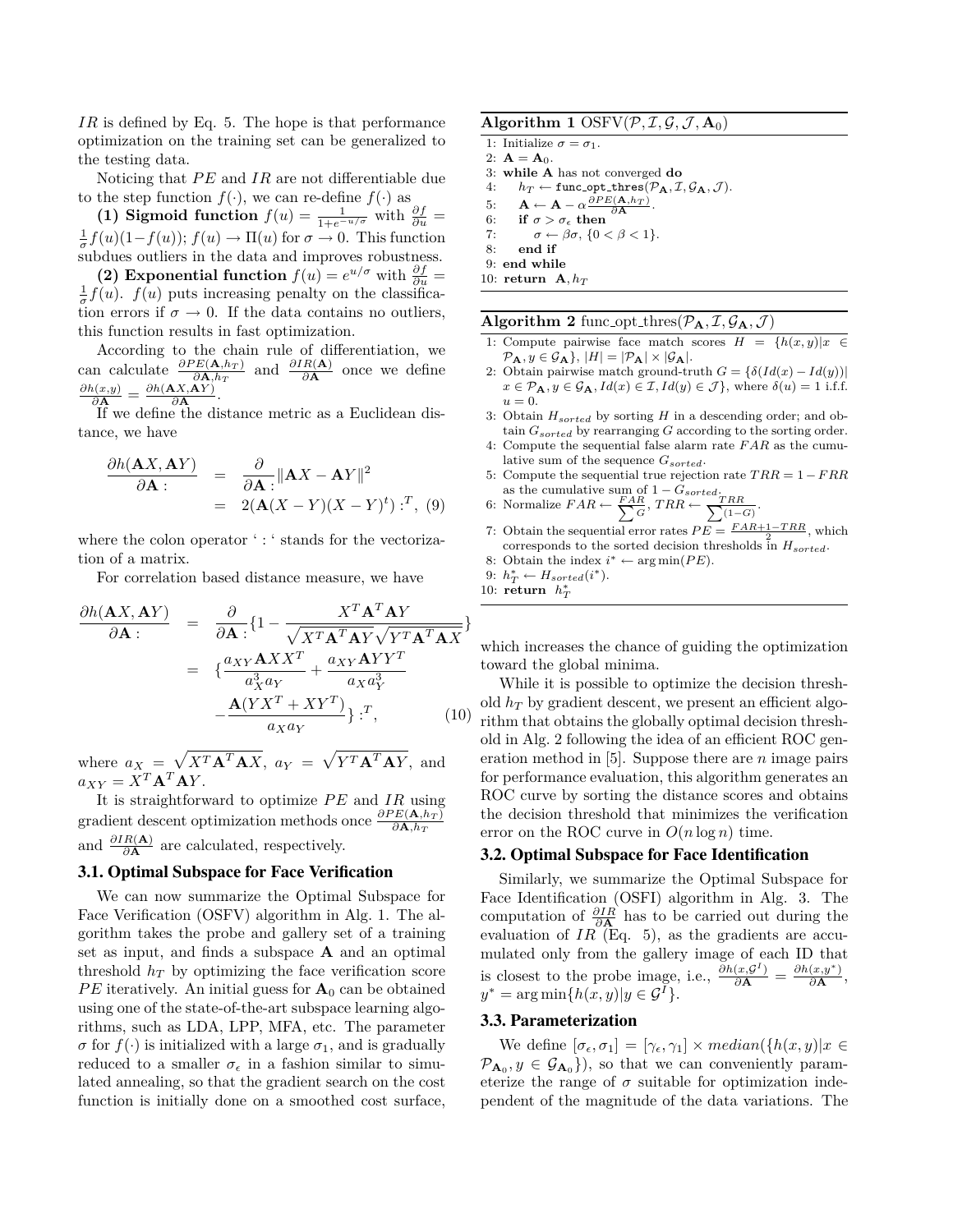| Algorithm 3 OSFI( $\mathcal{P}, \mathcal{I}, \mathcal{G}, \mathcal{J}, \mathbf{A}_0$ )   |
|------------------------------------------------------------------------------------------|
| 1: Initialize $\sigma = \sigma_1$ .                                                      |
| 2: $A = A_0$ .                                                                           |
| 3: while $A$ has not converged do                                                        |
| 4: $\mathbf{A} \leftarrow \mathbf{A} + \alpha \frac{\partial IR}{\partial \mathbf{A}}$ . |
| 5: if $\sigma > \sigma_{\epsilon}$ then                                                  |
| $\sigma \leftarrow \beta \sigma$ , $\{0 \lt \beta \lt 1\}$ .<br>6:                       |
| 7:<br>end if                                                                             |
| 8: end while                                                                             |
| $9:$ return $A$                                                                          |
|                                                                                          |



Figure 3. A toy example for OSFV (best viewed in color).

user can then choose the appropriate  $[\gamma_{\epsilon}, \gamma_1]$  for emphasis on either better generalization capability (when the training data is sparse and contains no outlier) or for better robustness (when the training data contains a large number of outliers). If  $f(\cdot)$  is the sigmoid function, we empirically assign  $\gamma_{\epsilon} = 0.001$  and  $\gamma_1 = 0.03$ . If  $f(\cdot)$  is the exponential function, we empirically fix  $\gamma = \gamma_{\epsilon} = \gamma_1 = 0.2$ . We set  $\alpha = 1$  and  $\beta = 0.98$ .

# **4. Experiments**

## 4.1. Toy Example

Fig. 3 shows a toy data distribution of two subjects where the statistics of the galleries and that of the probes are consistently incoherent. The FDA subspace (the green arrow) achieves a suboptimal PE of 12%. Using an exponential function and Euclidian distance metric, we perform OSFV optimization with  $A_0$  initialized by the FDA subspace, with different *γ* selected from [0.05 0.5]. The obtained OSFV subspaces (indicated by black arrows) reduce *PE* to 0 if  $\gamma > 0.1$ , and approximate the conceptually optimal subspace (indicated by the red arrow) if  $\gamma$  is further increased.

### 4.2. Performance Evaluation for OSFV and OSFI **4.2.1 Experimental Setup**

We now evaluate our algorithms on subsets of three widely used face databases, the FERET database [19], the CAS-PEAL database [7], and the CMU-PIE database [22]. Some major properties of the prepared database subsets are listed in Table 2.

For the FERET database, we consider the fa set (faces with regular expressions) as the gallery set and the set *fb* (faces with alternative expressions) as the

| Property                        | <b>FERET</b> | CASPEAL | CMU-PIE |
|---------------------------------|--------------|---------|---------|
| $\mathcal{C}$                   | 1009         | 1025    | 59      |
| $\mathcal G$                    | 1760         | 1025    | 767     |
| $\mathcal{P}$                   | 1517         | 5859    | 15340   |
| $\mathcal{P}/\mathcal{G}$ diff. | Expr.        | Pose    | Illum.  |
| $C_{tr}: C_{te}$                | 706:303      | 717:308 | 39:20   |

Table 2. Data Preparation. *C* is the number of subjects;  $|\mathcal{G}|$ and  $|\mathcal{P}|$  are the number of images in the gallery and probe set;  $P/G$  diff. describes the major appearance differences in gallery and probe sets; and  $C_{tr}$ :  $C_{te}$  is the ratio of subject number in the training set and testing set.

probe set. For the CAS-PEAL data, we only consider the faces under ambient lighting, and take the frontal faces  $(PM + 00)$  as the gallery set, and the faces with pose variations  $(PM \pm 22, PM \pm 30, PU + 00, PD + 00)$ as the probe set. Due to the fact that these data sets do not have significant illumination variations, we specify the distance metric to be Euclidean distance.

For the CMU-PIE database, we only consider the face images captured in *Illumination 2* setting, in which each subject's face is captured with 13 poses, and 21 illuminations. We use the face images of 13 poses for each subject under frontal illumination (Flash f09) as the gallery set, and the faces under other illuminations  $(13 \times 20 \text{ images})$  as the probe set. Considering there exists a huge illumination variation in the data, we adopt the correlation based distance measure, which has been shown to be a good metric for face recognition under illumination variations [13, 6]. Since there are 13 face images of different poses in the gallery set for each subject, the computation of FAR is defined by Eq. 3 when evaluating PE.

The face images are cropped according to the manually labeled eye locations, rectified to image size  $32 \times 32$ , and normalized to zero mean and standard deviation after histogram equalization. As all the databases are well processed and contain few outliers, we specify  $f(.)$ to be the exponential function for the OSFV/I optimization.

Finally, we split the data (the gallery and probe sets) into training sets and testing sets with non-overlapped subject identity according to the ratio  $C_{tr}$ :  $C_{te}$  (See Table 2). We obtain the OSFV/I subspaces by optimizing face verification/identification performance on the training set, and evaluate the performance on the testing set. We show both the optimized performance on the training set and the evaluated performance on the testing set, so that we can get insight regarding how well the performance gain on the training set can be generalized to the testing set.

### **4.2.2 The Results**

We now apply the subspace learning algorithms (PCA [24], FDA [2], LPP [11], OLPP [4], MFA [28], NPE [10], and the proposed OSFI/V algorithms) to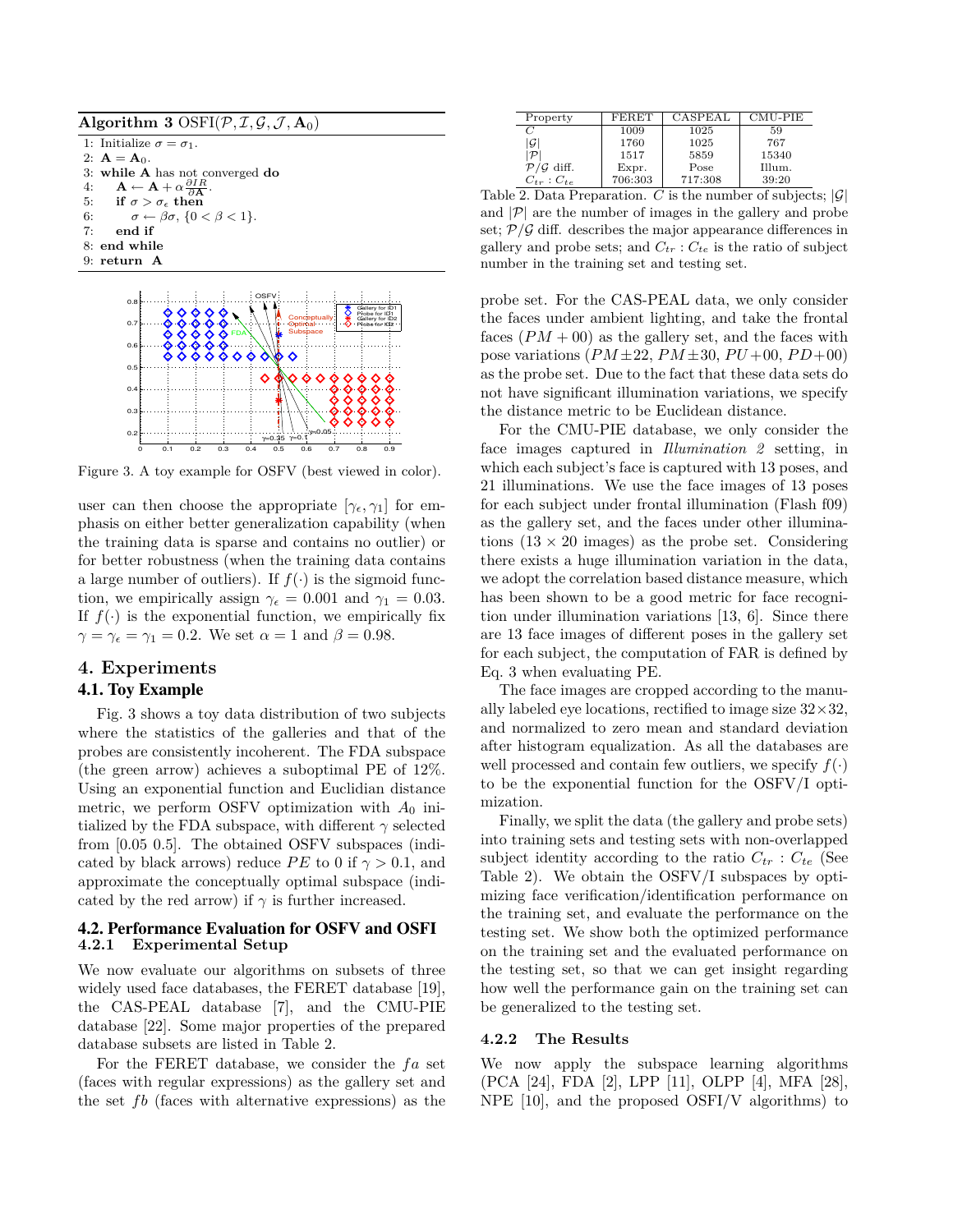| $PE(\%)$                      | FERET              |         | CAS-PEAL         |         | CMU-PIE |        |
|-------------------------------|--------------------|---------|------------------|---------|---------|--------|
|                               | Train              | Test    | Train            | Test    | Train   | Test   |
| PCA                           | 13.4               | 14.5    | 23.1             | 23.4    | 12.0    | 13.0   |
| FDA                           | $7.8*$             | $11.7*$ | $11.3*$          | $11.9*$ | $5.2*$  | $5.8*$ |
| <b>LPP</b>                    | 0.0                | 15.5    | 1.7              | 4.9     | 2.1     | 6.6    |
| OLPP                          | 2.0                | 10.4    | $\overline{4.7}$ | 6.1     | 12.3    | 15.9   |
| MFA                           | 0.3                | 14.9    | 1.6              | 5.5     | 2.5     | 4.5    |
| NPE                           | 11.3               | 16.9    | 3.4              | 5.9     | 5.8     | 8.9    |
| $OSFV^*$                      | $2.\overline{9^*}$ | $8.6*$  | $2.3*$           | $4.4*$  | $0.3*$  | $2.7*$ |
| OSFV                          | $1.5\,$            | 9.1     | 1.7              | 3.9     | 0.1     | 3.1    |
| Face Verification Performance |                    |         |                  |         |         |        |

learn the subspace model from the training set, and evaluate the face recognition performances (PE and/or IR) on the testing set. Since our intention is to show how OSFV/I can further optimize the subspaces, for fair comparison, we empirically fix the dimensions of the subspaces to 80 for all evaluated algorithms.

We first evaluate the face verification performance of these algorithms and the results are shown in Table 3. Without OSFV optimization, OLPP, LPP, and MFA achieves the lowest PE on the testing set for FERET, CAS-PEAL, and CMU-PIE, respectively. We apply OSFV optimization initialized by FDA subspace for all three databases. The row of  $OSFV^*$  indicates that OSFV can consistently reduce the PE of FDA by on average 6.3% on the training set and 4.2% on the testing sets (e.g., the PE for the testing set of CAS-PEAL reduces from 11.9% to 4.4%). We then apply OSFV optimization initialized by a subspace that achieves the best performance on the testing set of each database (as indicated by the underscored PE's). The row of *OSFV* shows that the PE of OLPP, LPP, and MFA can be further reduced by on average 1% for the training set and 1.2% for the testing set.

We then carry out face identification performance evaluation and list the results in Table 4. Without OSFI optimization, NPE achieves the highest identification rate on the testing sets for both FERET and CAS-PEAL, and FDA achieves the best performance on CMU-PIE. The row of  $OSFI^*$  lists the OSFI optimization results initialized with the FDA subspace. It is shown that  $OSFI^*$  can consistently increase the IR of FDA to nearly 100% in all the training sets. And the performance on the testing set can also be boosted consistently by 2-3% for FERET and CMU-PIE, and 12% for CAS-PEAL. We also perform OSFI optimization initialized by a subspace other than FDA that achieves the highest performance on the testing set of each database (indicated by the underscored IR's). As indicated by the row of *OSFI*, though these algorithms have achieved near 100% identification rate on the training set, OSFV can further improve their performance by 1-2% consistently on both the training and the testing set. This margin, in our view, is large considering the fact that the base performances are already around 95%.

| $IR(\%)$   | FERET                           |             | CAS-PEAL              |                     | $CMU-PIE$ |         |
|------------|---------------------------------|-------------|-----------------------|---------------------|-----------|---------|
|            | $\operatorname{Train}$          | Test        | Train                 | Test                | Train     | Test    |
| PCA        | 74.6                            | 80.5        | 42.6                  | 48.2                | 85.8      | 88.3    |
| F D A      | $92.5*$                         | $93.1*$     | $78.0*$               | $79.1*$             | $96.1*$   | $96.2*$ |
| <b>LPP</b> | 99.9                            | 92.0        | 98.8                  | 94.5                | 99.2      | 93.0    |
| OLPP       | 98.8                            | 92.4        | 84.2                  | 83.8                | 84.0      | 78.9    |
| MFA        | 99.5                            | 90.7        | 96.0                  | 90.7                | 97.8      | 95.4    |
| NPE        | 98.5                            | 94.1        | 98.2                  | 95.4                | 96.4      | 94.5    |
| $OSFI^*$   | $99.9^{*}$                      | $95.6*$     | $97.9*$               | $91.2*$             | $100*$    | $98.2*$ |
| OSFI<br>-- | 99.9<br>. .<br>$\sim$<br>$\sim$ | 95.4<br>. . | 98.8<br>$\sim$ $\sim$ | 95.8<br>$\sim$<br>- | 100       | 97.4    |

Table 4. Face Identification Performance

From the results, we summarize as follows:

**(1)** For each training and testing set division, the performance improvement by the OSFV/I on the training set always generalizes to the testing set.

**(2)** For each individual task, none of the stateof-the-art subspace learning algorithms we tested can achieve the best performance across all databases. The OSFV/I algorithm however can consistently improve their performances independent of the database.

**(3)** For each individual database, none of the stateof-the-art subspace learning algorithms can achieve best performances for both the face verification and the face identification tasks. By directly optimizing the performance scores, the proposed OSFV and OSFI can always achieve the best performance for each specific task, respectively, with proper initialization.

**(4)** Across both tables, a variety of five subspaces are utilized as the initialization of the OSFV/I optimization, and their performances are shown to be further improved. This indicates that it is practical to utilize the OSFV/I algorithms to further improve the performance of the other subspace based face recognizers for a specific face recognition task.

### **4.2.3 Recognition performances w.r.t. C**

To verify our theoretical analysis in Sec. 2, we take the  $FDA$ ,  $OSFV^*$ , and  $OSFI^*$  subspaces trained on the FERET and evaluate their *PE* and *IR* on subsets of the FERET testing set with the number of subjects increasing from 10 to 170. By randomly generating the testing subsets of different number of subjects 200 times, we are able to plot the statistics of  $PE$  and  $IR$ w.r.t. C in Fig. 4.

Fig. 4-(a) shows that OSFV achieves smaller *PE* in general. While  $PE$  is not a function of  $C$  by definition  $(Eq. 4)$ , we observe the mean of  $PE$  decreases when *C* is small. We believe it is because the estimation of  $p(h|0)$  and  $p(h|1)$  is biased when the data set is small. The estimation of  $PE$  stabilizes after  $C > 70$ .

Fig. 4-(b) shows that IR in general decreases when *C* increases. However, OSFI resists this trend the best because it finds a subspace in which the overlap pattern of  $p(h|0)$  and  $p(h|1)$  is optimal for face identification. The IR of OSFV decreases the fastest though it achieves the lowest PE in Fig. 4-(a).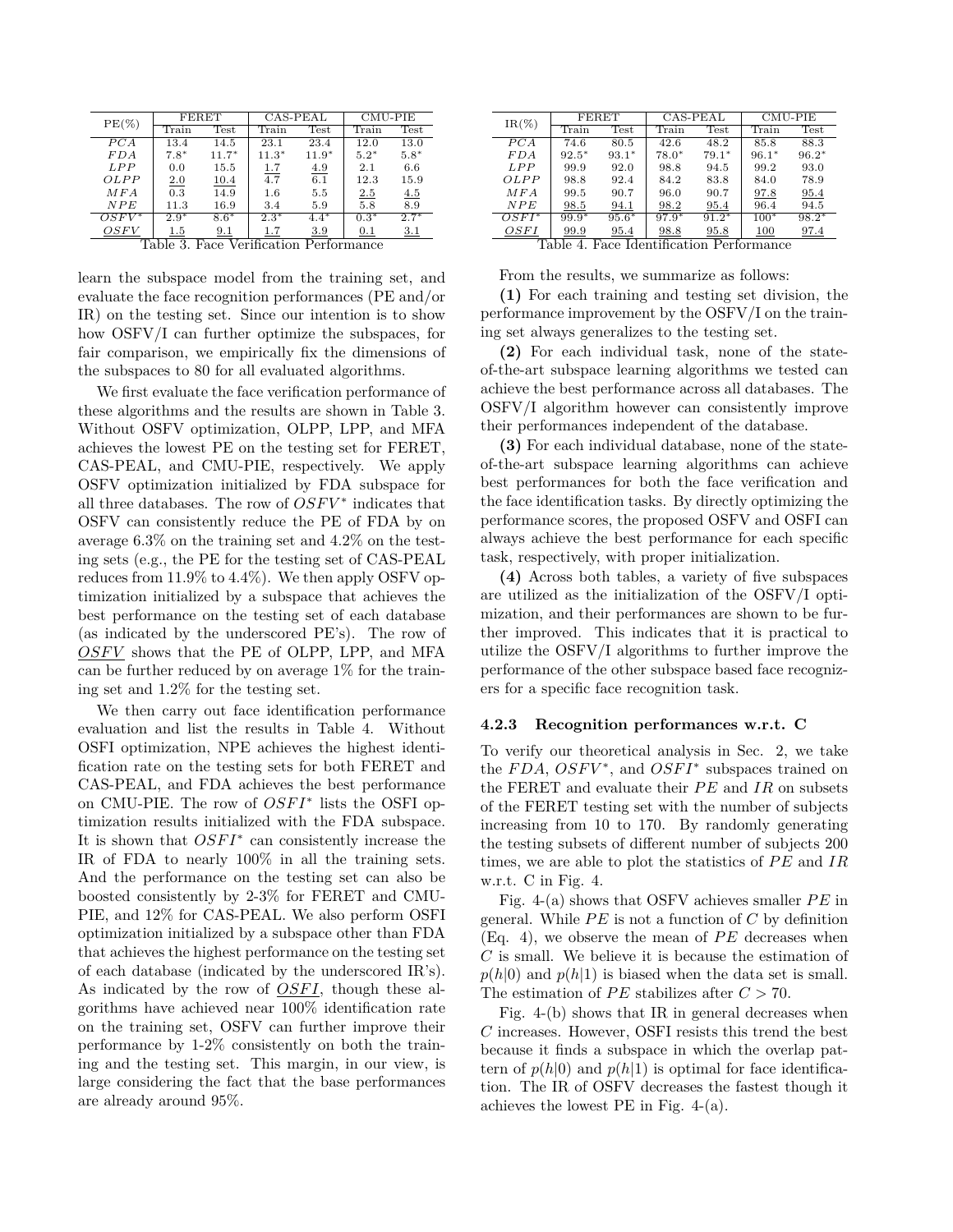

Figure 4. Performance w.r.t. the number of subjects *C*.

### 4.3. Face Verification for Airport Security Check-in

For the purpose of improving airport security and speeding up the check-in process, it is desirable to develop a face verification system that automatically verifies the identity of a passenger in real time by comparing facial images captured by a video camera and a face image scanned from a government issued ID, such as a driver license. Such a system installed at a airport check-in gate can greatly reduce the workload of airport security officers. Based on this application scenario, we collected a face database of 464 subjects from volunteers at our local airport. In the database, the face image on the driver license of each passenger is scanned as gallery data, and 3-8 face images are captured by a video camera as probe data. Large appearance variations can be observed due to differences in illumination, aging, pose, and facial expression between the gallery and probe data. In particular, a majority of photo ID scans contain confounding artifacts on the faces (such as a seal) or textured waveforms overlaid by the ID card. These artifacts pose additional difficulties to the face verification task. Fig. 5 illustrates some sample data of three subjects.

In [17], O'Toole made the observation that computers can achieve better face verification performance than humans under illumination variations. To get an idea on how good humans can perform face verification in our setting, we ask 10 human subjects to manually perform face verification tasks based on 100 same-person image pairs and 100 different-person image pairs randomly drawn from the data set. We find it takes on average 4 seconds for a human subject to evaluate a image pair, and the average PE is 22.6%.

We then split the data into a training set and a testing set with non-overlapped person identity. The training set contains 348 gallery images and 1512 probe images for 348 subjects, and the testing set contains 116 gallery images and 458 probe images for 116 subjects. The faces are then rectified according to the eye locations detected by a commercial face detector [16]. As the textured waveforms contain mostly high frequency information that can be removed by anti-aliasing filtering when the images are downsized, we choose to down-



Figure 5. The airport check-in data: The scanned ID face images (the first row) and the corresponding face image captured by a video camera (the second row).

| $PE(\%$    | #Dim | Train   | <b>Test</b> |
|------------|------|---------|-------------|
| PCA        | 150  | 25.7    | 28.0        |
| FDA        | 400  | 4.2     | 22.9        |
| FDA        | 50   | $17.9*$ | $24.3*$     |
| <b>LPP</b> | 50   | 1.8     | 22.1        |
| OLPP       | 50   | 15.5    | 28.9        |
| MFA        | 550  | 6.1     | 22.4        |
| NPE        | 350  | 23.1    | 26.1        |
| $OSFV^*$   | 50   | $9.0*$  | $19.0*$     |
| OSFV       | 50   | 1.3     | 21.7        |
| Human      |      |         | 22.6        |

Table 5. Face verification for airport check-in.

size the rectified face images to size  $32 \times 32$ . Several state-of-the-art subspace learning algorithms are then applied to learn the models from the training data, and their face verification performances are then evaluated on the testing data. By varying the number of dimensions of the subspaces from 30 to 600, we report the lowest PE on the testing set for each algorithm w.r.t the subspace dimension number. The results are shown in Table 5. The best performance on the testing set is achieved by LPP subspace with 50 dimensions.

We now perform OSFV optimization. As there exist substantial outliers and illumination variations in the data, we specify  $f(\cdot)$  to be the sigmoid function and adopt normalized correlation based distance metric. Noticing the FDA subspace of 50 dimensions performs just slightly worse than the FDA subspace of 400 dimensions. We initialize the OSFV optimization by the FDA subspace of 50 dimensions. The performances shown in the row of  $OSFV^*$  indicate that OFSV reduces the PE by 5% on the testing set. We then apply the OSFV optimization initialized by the LPP subspace. The face verification performance is also improved, but not as much as when initialized by the FDA subspace. Overall, we find most of the subspace learning algorithms can not exceed the performance of human (and LPP and MFA perform barely better than human), probably due to the existence of large amount of outliers in the data. And the OSFV subspace optimization is able to reduce the PE to 19% which is 3.9% better than the human performance.